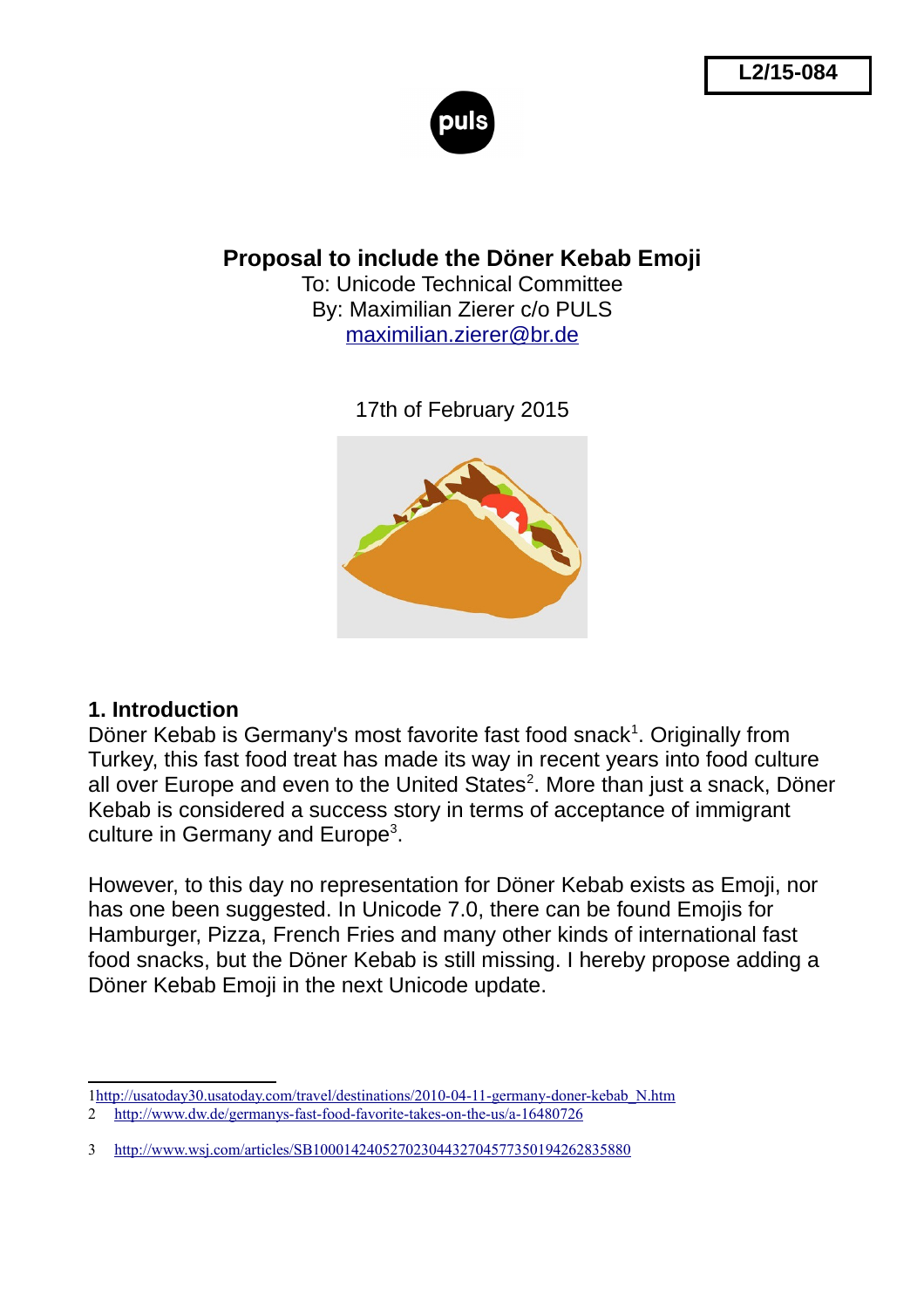# **2. Support**

A video recently published by German public radio station PULS about missing emojis gained almost 500.000 views.

• <https://www.facebook.com/video.php?v=10152598519085686>

We asked our users and listeners to name the emojis they missed most and the Döner Kebab emoji was the one that gained most support. The Döner Kebab emoji is clearly being missed in German online communication culture.

## **3. Proposal**

## **3.1 Proposed Character Properties**

1F332 DONER KEBAB; So; 0; ON; ;;;; N; ;;;;

## **3.2 Line Breaking**

The proposed character:

- Can appear at the end of a line.
- Has no special behaviour at the end of a line.
- Can be broken across the line even when this character is before/after surrounding characters
- Is not a math or technical operator, and is consistent in appearance regardless of context.

## **3.3 Collation and Ordering**

As the proposed character is a single emoji, there are no collation or ordering considerations.

## **3.4 Identifiers**

Being an emoji, it is not recommended this is used as an identifier for domains or in programming languages.



*The proposed Döner Kebab emoji icon*